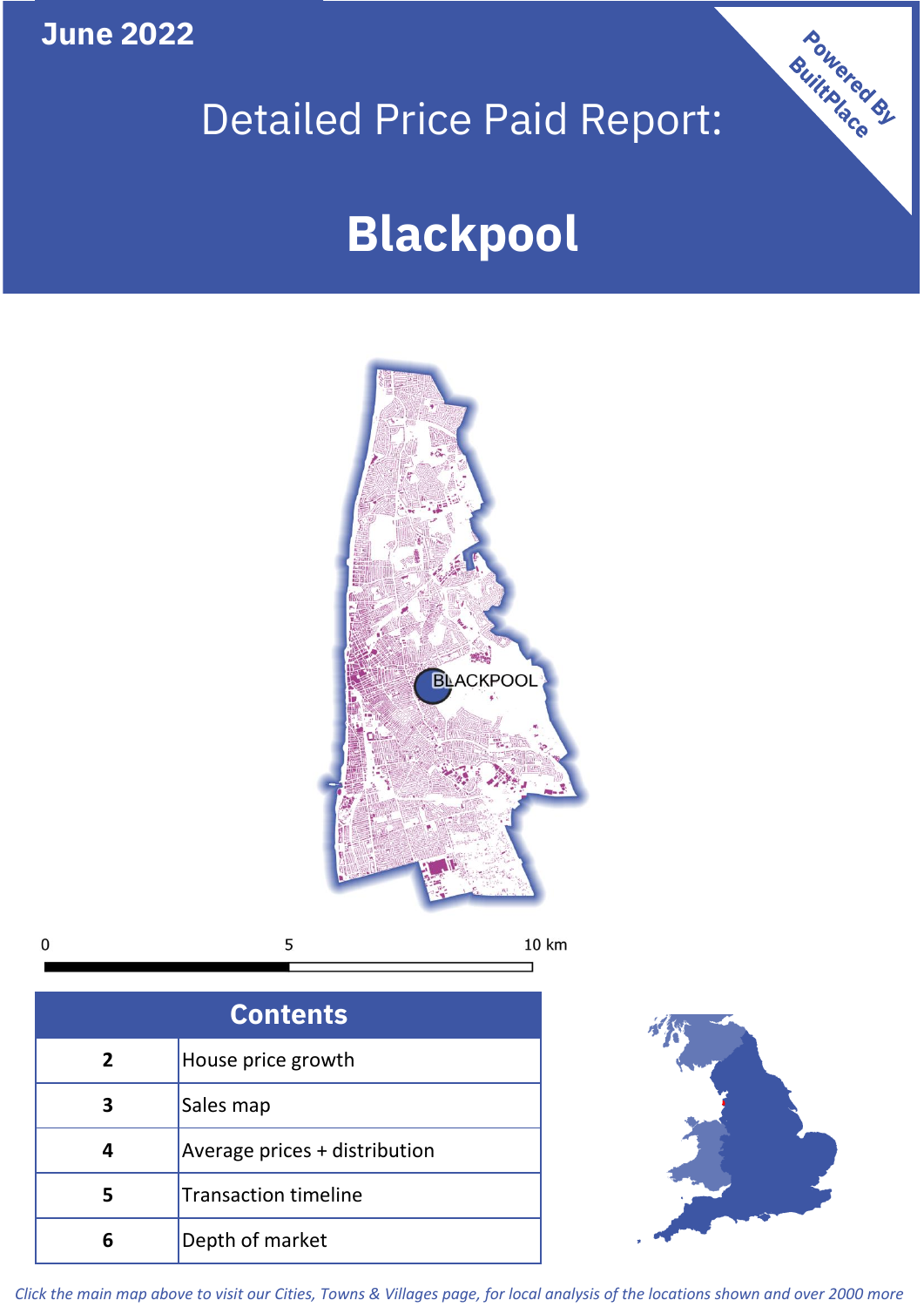## **Headline Data**

|                     | <b>Current level</b> | 3 month | <b>Annual</b> | 5 year | 10 year |
|---------------------|----------------------|---------|---------------|--------|---------|
| <b>House prices</b> | £131,394             | 2.3%    | 14.8%         | 27.9%  | 33.8%   |
| <b>Transactions</b> | 2,617                | $-0.6%$ | 39.8%         | 19.4%  | 73.8%   |

## **House Price Growth (April 2022 data)**

#### *Annual Change in House Prices*



House prices in Blackpool grew by 14.8% in the 12 months to April 2022 (based on 3-month smoothed data). By comparison national house prices grew by 10.7% and prices in the North West grew by 11.0% over the same period.

Blackpool house prices are now 5.2% above their previous peak in 2007, compared to +36.0% for the North West and +52.9% across England.



#### *Year-To-Date Change in House Prices, December to April*

Local prices have grown by 3.0% in 2022 so far, compared to growth of 0.9% over the same period last year.

#### *Source: OS OpenData; UK House Price Index (Contains HM Land Registry data © Crown copyright)*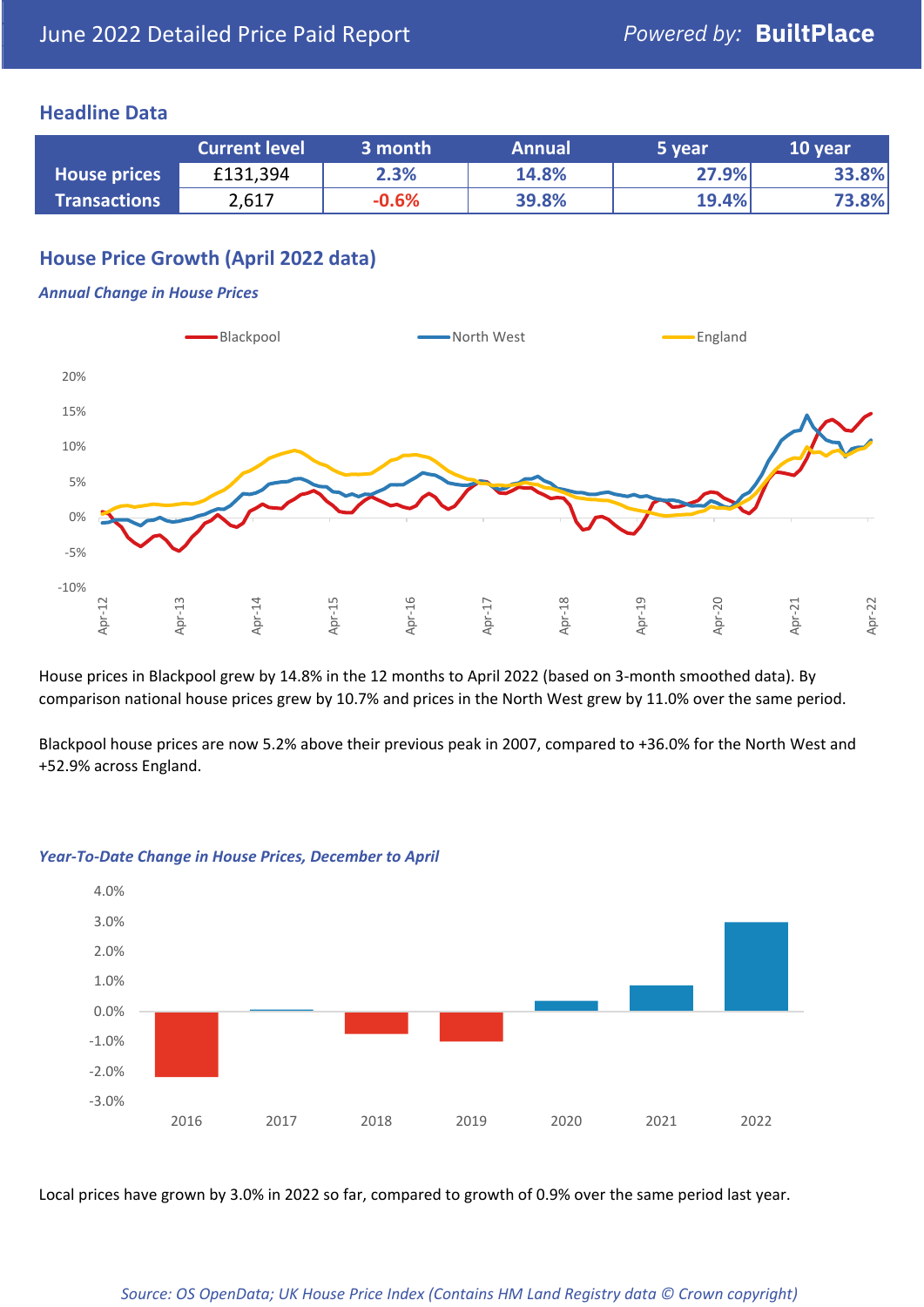## **House Price Map**

### *12 months to April 2022*



*Each point is one postcode, coloured by the average value relative to all sales in this local authority (price bands are LA-specific quintiles).*

## **Map Key**

| Min      | <b>Max</b> |                            |
|----------|------------|----------------------------|
| Up to    | £84,000    | 1st quintile / lowest 20%  |
| £84,000  | £108,000   | 2nd quintile               |
| £108,000 | £132,000   | 3rd quintile               |
| £132,000 | £171,000   | 4th quintile               |
| £171,000 | and over   | 5th quintile / highest 20% |
|          |            |                            |

## *Source: OS OpenData; UK House Price Index (Contains HM Land Registry data © Crown copyright)*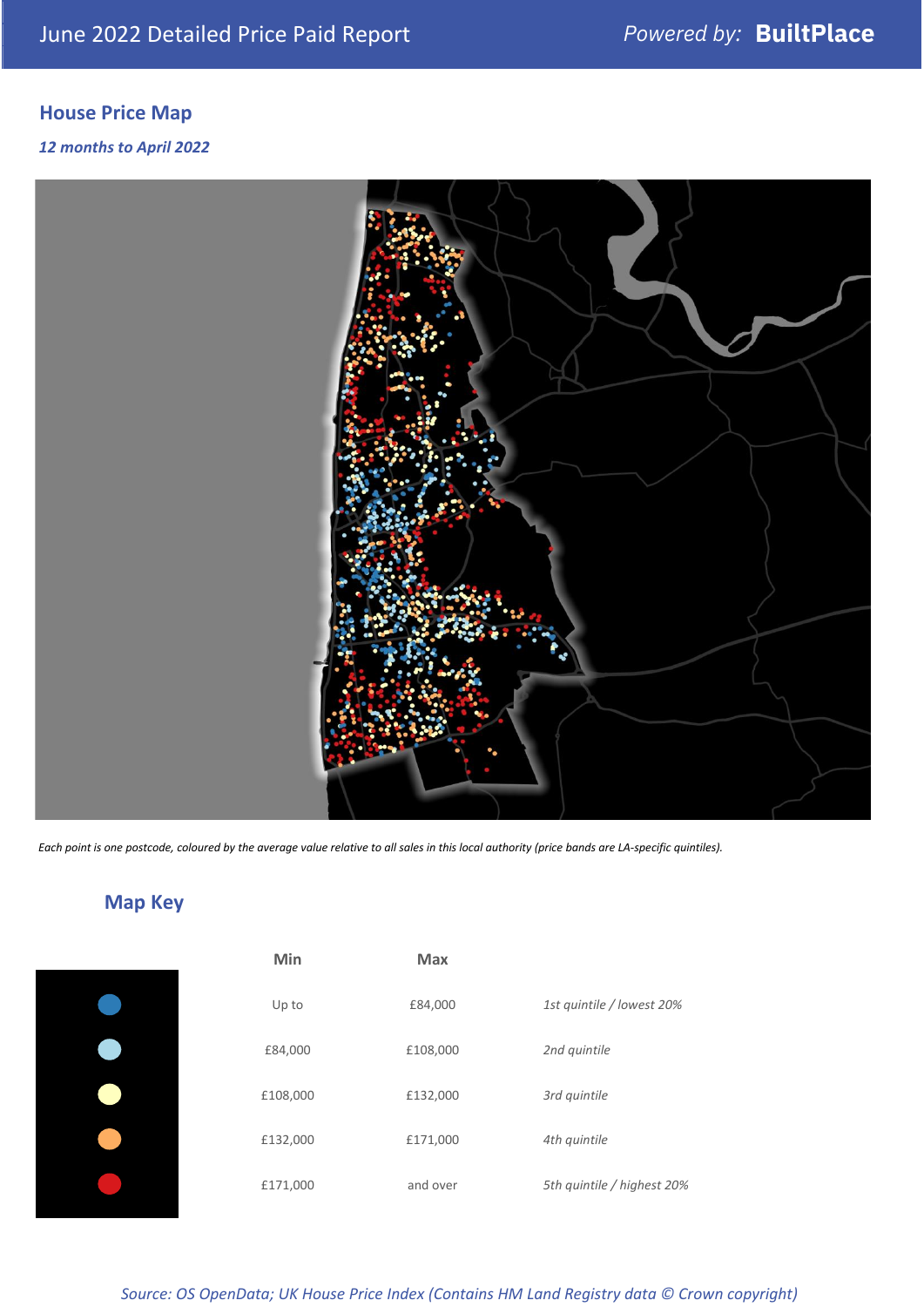## **Average House Price by Property Type**

### *12 months to April 2022*



|                 | <b>New</b>           | <b>Second hand</b> |  |
|-----------------|----------------------|--------------------|--|
| <b>Flat</b>     | No recorded<br>sales | £80,603            |  |
| <b>Terraced</b> | No recorded<br>sales | £105,042           |  |
| Semi-detached   | No recorded<br>sales | £150,540           |  |
| <b>Detached</b> | £236,950             | £258,193           |  |

## **House Price Distribution by Year**

*All properties, by price band and calendar year (2020 = year to date)*

|                    | 1997 | 2002 | 2007 | 2012 | 2017 | 2019 | 2020 |
|--------------------|------|------|------|------|------|------|------|
| <b>Under £100k</b> | 97%  | 89%  | 32%  | 60%  | 45%  | 36%  | 33%  |
| £100-200k          | 2%   | 10%  | 60%  | 36%  | 49%  | 53%  | 55%  |
| £200-300k          | 0%   | 1%   | 6%   | 4%   | 5%   | 8%   | 9%   |
| £300-400k          | 0%   | 0%   | 1%   | 0%   | 1%   | 2%   | 1%   |
| £400-500k          | 0%   | 0%   | 0%   | 0%   | 0%   | 0%   | 0%   |
| <b>£500k-1m</b>    | 0%   | 0%   | 0%   | 0%   | 0%   | 0%   | 1%   |
| £1-2m              | 0%   | 0%   | 0%   | 0%   | 0%   | 0%   | 0%   |
| <b>Over £2m</b>    | 0%   | 0%   | 0%   | 0%   | 0%   | 0%   | 0%   |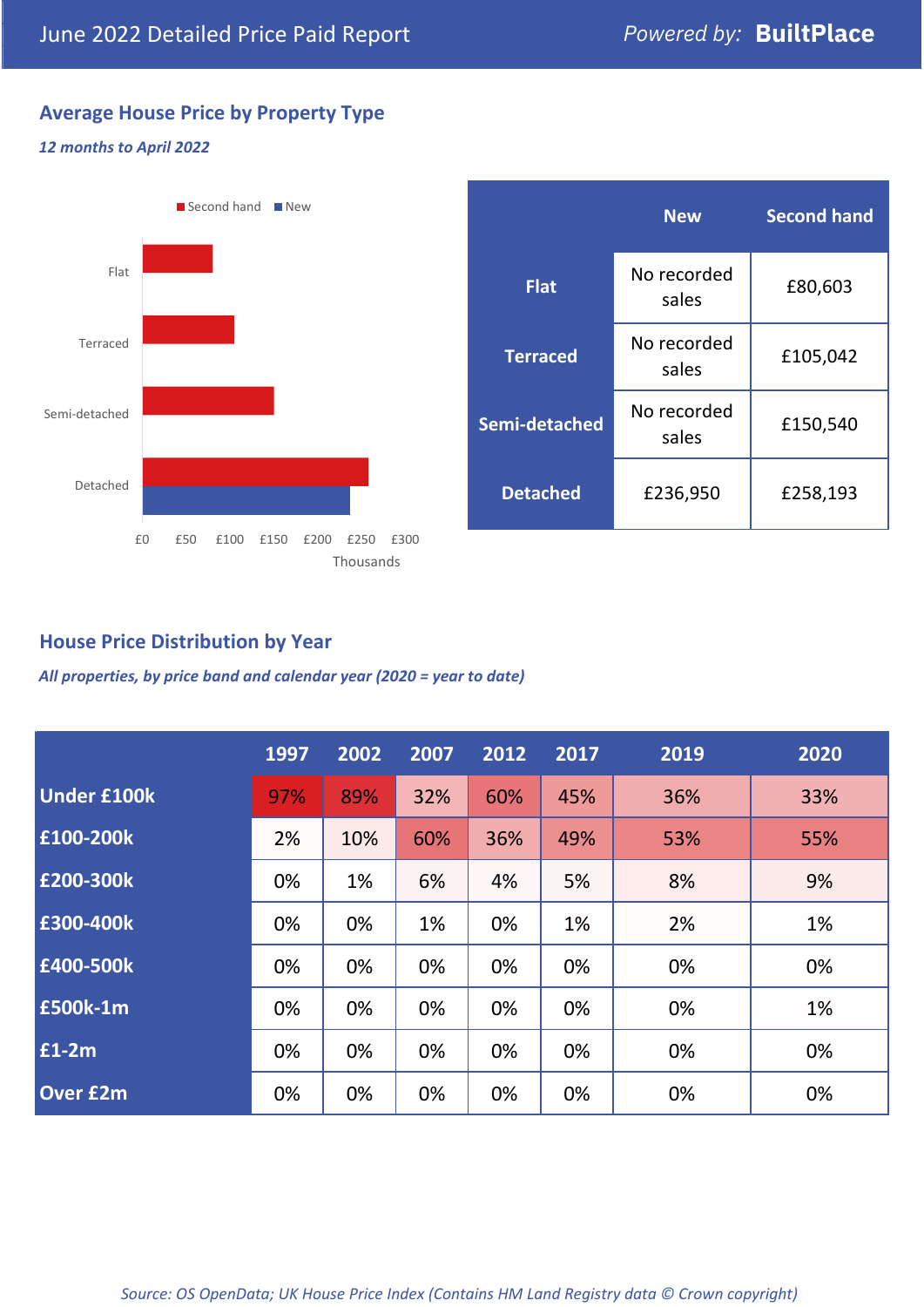## **Transactions (February 2022 data)**

*Annual Transactions, Indexed (2001-05 average = 100)*



There were 2,617 transactions in Blackpool during the 12 months to February 2022. This is 60% of the average from 2001- 05 and suggests activity is significantly below pre-downturn levels.

Transactions in Blackpool have grown by 27.2% since 2014, compared to changes of +3.4% for North West and -7.7% for England.



### *Cash and New Build Sales as % of Total, by Year*

*Note: The data on this page EXCLUDES transactions identified as transfers under a power of sale/repossessions, buy-to-lets (where they can be identified by a mortgage), and transfers to non-private individuals - i.e. it comprises only Land Registry 'A' data.*